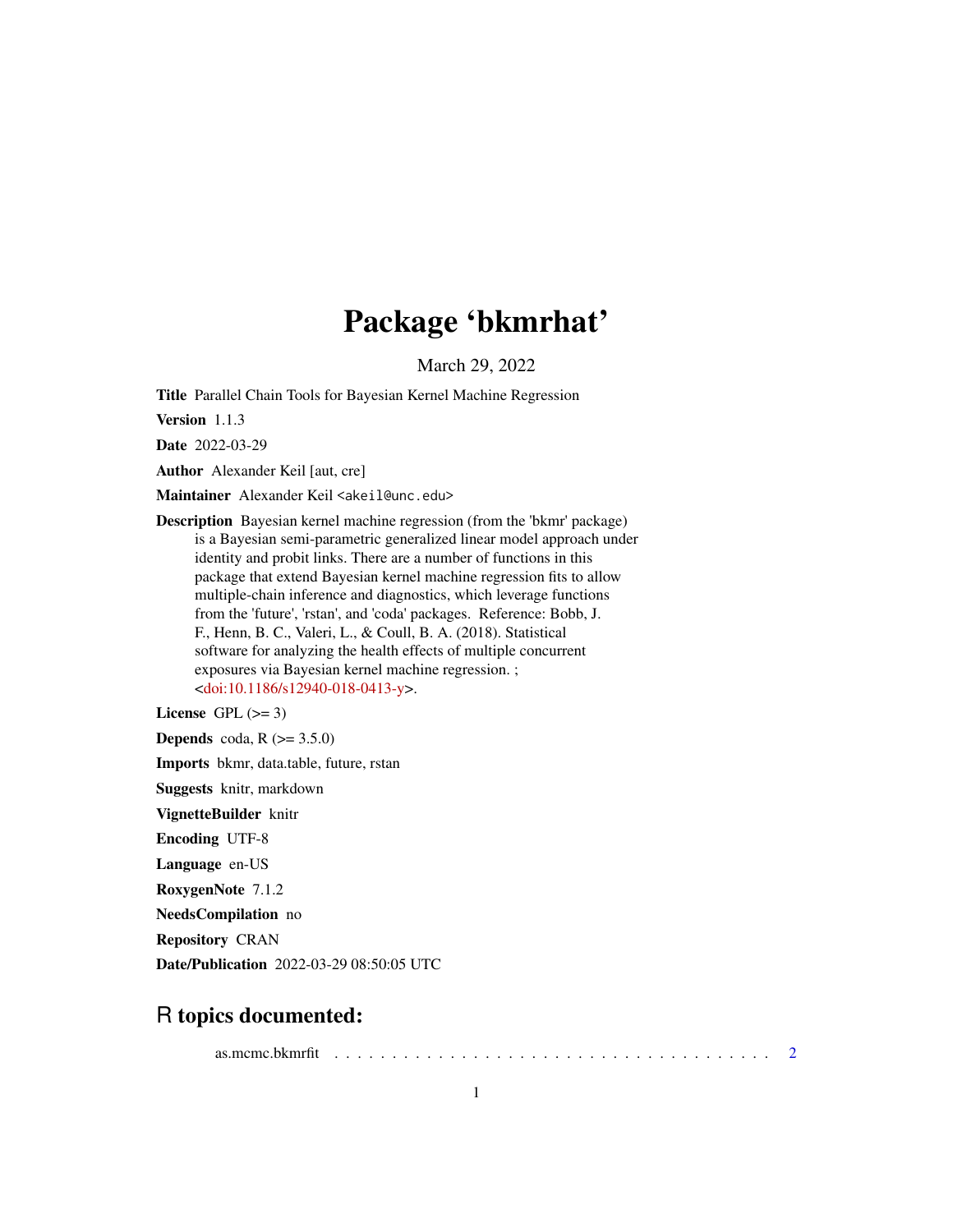# <span id="page-1-0"></span>2 as.mcmc.bkmrfit

|       | kmbayes_continue $\ldots \ldots \ldots \ldots \ldots \ldots \ldots \ldots \ldots \ldots \ldots \ldots$ |    |
|-------|--------------------------------------------------------------------------------------------------------|----|
|       |                                                                                                        |    |
|       |                                                                                                        |    |
|       |                                                                                                        |    |
|       |                                                                                                        |    |
|       |                                                                                                        |    |
|       |                                                                                                        |    |
|       |                                                                                                        |    |
|       |                                                                                                        |    |
|       |                                                                                                        |    |
| Index |                                                                                                        | 16 |

<span id="page-1-1"></span>as.mcmc.bkmrfit *Convert bkmrfit to mcmc object for coda MCMC diagnostics*

# Description

Converts a kmrfit (from the bkmr package) into an [mcmc](#page-0-0) object from the coda package. The coda package enables many different types of single chain MCMC diagnostics, including [geweke.diag](#page-0-0), [traceplot](#page-0-0) and [effectiveSize](#page-0-0). Posterior summarization is also available, such as [HPDinterval](#page-0-0) and [summary.mcmc](#page-0-0).

# Usage

## S3 method for class 'bkmrfit' as.mcmc(x, iterstart = 1, thin = 1, ...)

#### Arguments

| $\mathsf{x}$ | object of type kmrfit (from bkmr package)                       |
|--------------|-----------------------------------------------------------------|
| iterstart    | first iteration to use (e.g. for implementing burnin)           |
| thin         | keep 1/thin $\%$ of the total iterations (at regular intervals) |
|              | unused                                                          |

# Value

An [mcmc](#page-0-0) object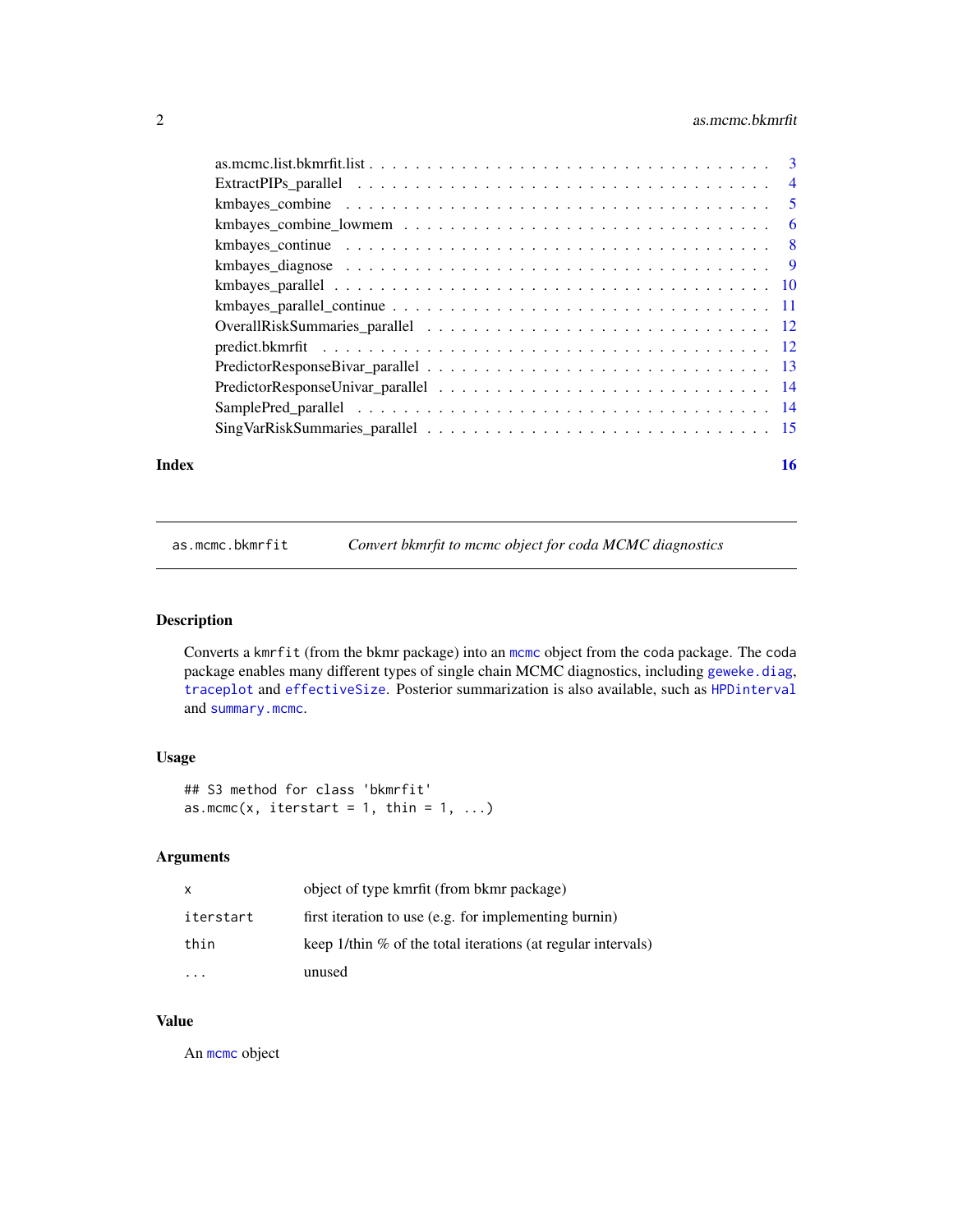#### <span id="page-2-0"></span>Examples

```
# following example from https://jenfb.github.io/bkmr/overview.html
```

```
set.seed(111)
library(coda)
library(bkmr)
dat \le bkmr::SimData(n = 50, M = 4)
y \le - dat$y
Z \leq - dat$Z
X \leq - dat$X
set.seed(111)
fitkm \le kmbayes(y = y, Z = Z, X = X, iter = 500, verbose = FALSE,
  varsel = FALSE)
mcmcobj <- as.mcmc(fitkm, iterstart=251)
summary(mcmcobj) # posterior summaries of model parameters
# compare with default from bkmr package, which omits first 1/2 of chain
summary(fitkm)
# note this only works on multiple chains (see kmbayes_parallel)
# gelman.diag(mcmcobj)
# lots of functions in the coda package to use
traceplot(mcmcobj)
# will also fail with delta functions (when using variable selection)
try(geweke.plot(mcmcobj))
```
as.mcmc.list.bkmrfit.list *Convert multi-chain bkmrfit to mcmc.list for coda MCMC diagnostics*

#### Description

Converts a kmrfit.list (from the bkmrhat package) into an [mcmc.list](#page-0-0) object from the coda package. The coda package enables many different types of MCMC diagnostics, including geweke. diag, [traceplot](#page-0-0) and [effectiveSize](#page-0-0). Posterior summarization is also available, such as [HPDinterval](#page-0-0) and [summary.mcmc](#page-0-0). Using multiple chains is necessary for certain MCMC diagnostics, such as [gelman.diag](#page-0-0), and [gelman.plot](#page-0-0).

#### Usage

```
## S3 method for class 'list.bkmrfit.list'
as.mcmc(x, \ldots)
```
#### Arguments

|   | object of type kmrfit.list (from b kmrhat package) |
|---|----------------------------------------------------|
| . | arguments to as mcmc.bkmrfit                       |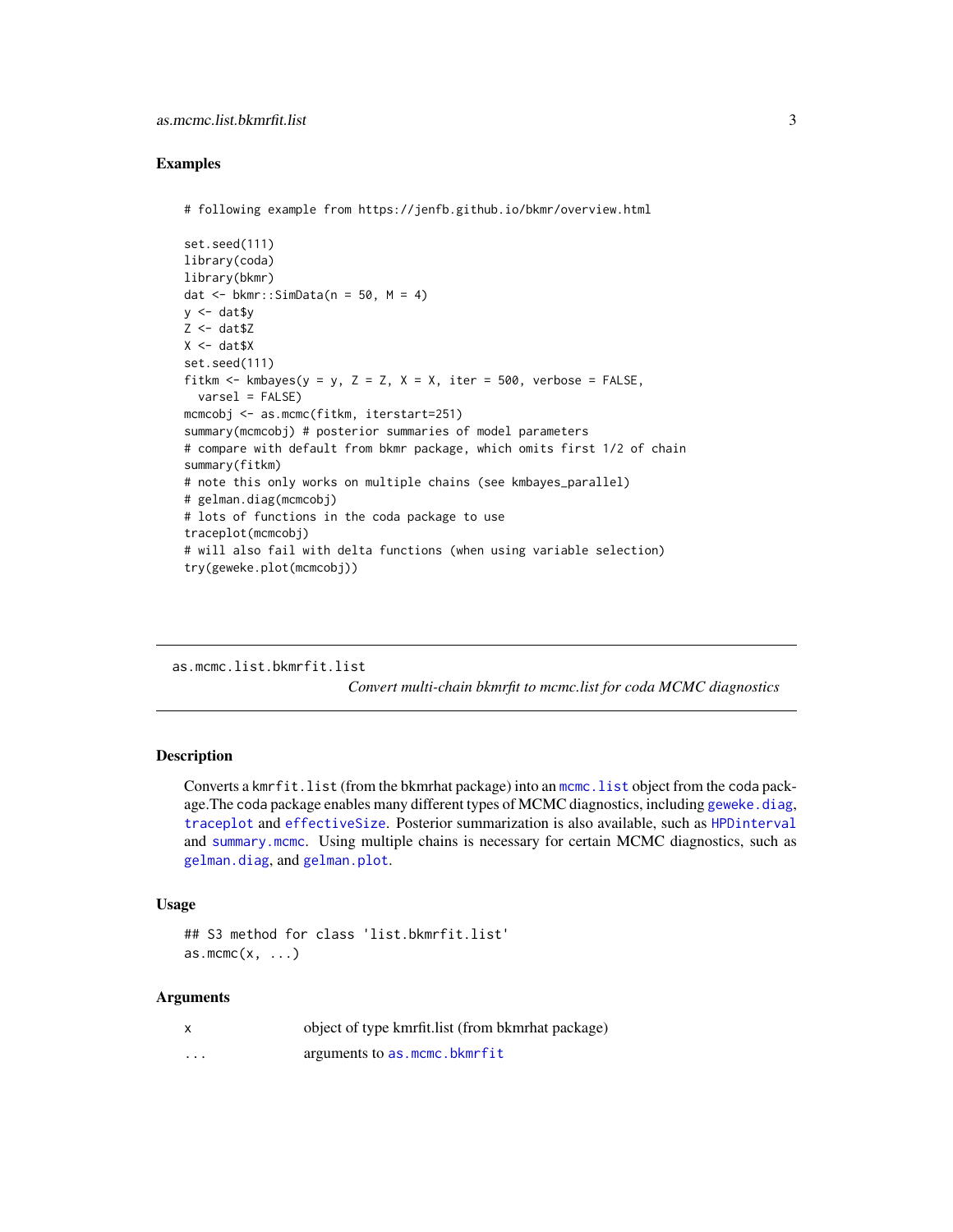### <span id="page-3-0"></span>Value

An [mcmc.list](#page-0-0) object

#### Examples

# following example from https://jenfb.github.io/bkmr/overview.html

```
set.seed(111)
library(coda)
dat \le bkmr::SimData(n = 50, M = 4)
y \le - dat$y
Z \leftarrow \text{dat$Z}X \leftarrow \text{dat$X}set.seed(111)
future::plan(strategy = future::multisession, workers=2)
# run 2 parallel Markov chains (more usually better)
fitkm.list <- kmbayes_parallel(nchains=2, y = y, Z = Z, X = X, iter = 1000,
  verbose = FALSE, varsel = FALSE)
mcmcobj = as.mcmc.list(fitkm.list)
summary(mcmcobj)
# Gelman/Rubin diagnostics won't work on certain objects,
# like delta parameters (when using variable selection),
# so the rstan version of this will work better (does not give errors)
try(gelman.diag(mcmcobj))
# lots of functions in the coda package to use
plot(mcmcobj)
# both of these will also fail with delta functions (when using variable selection)
try(gelman.plot(mcmcobj))
try(geweke.plot(mcmcobj))
closeAllConnections()
```
ExtractPIPs\_parallel *Posterior inclusion probabilities by chain*

#### Description

Posterior inclusion probabilities by chain

# Usage

```
ExtractPIPs_parallel(x, ...)
```
## Arguments

| x        | bkmrfit.list object from kmbayes_parallel |
|----------|-------------------------------------------|
| $\cdots$ | arguments to ExtractPIPs                  |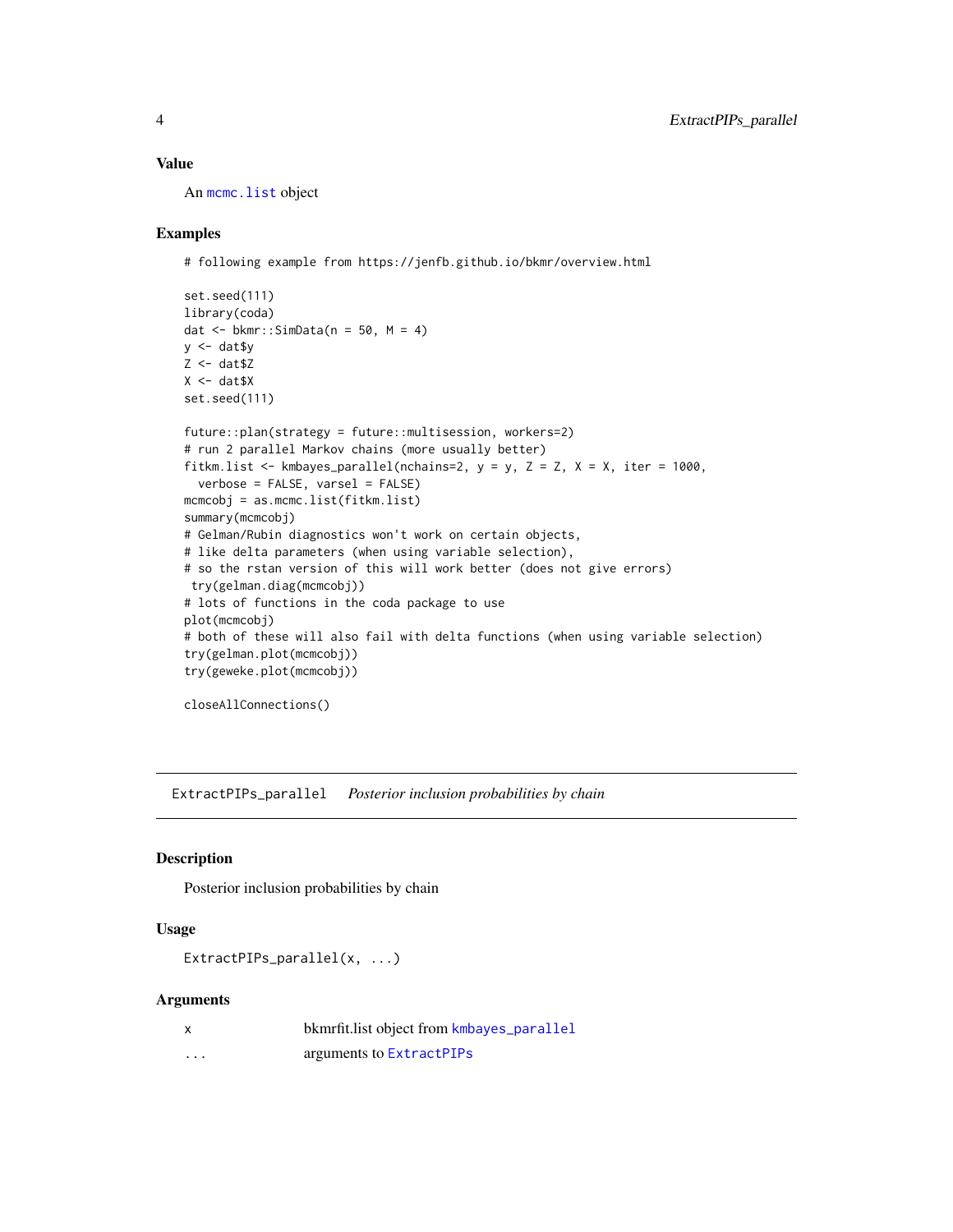<span id="page-4-0"></span>kmbayes\_combine 5

# Value

data.frame with all chains together

kmbayes\_combine *Combine multiple BKMR chains*

# Description

Combine multiple chains comprising BKMR fits at different starting values.

#### Usage

```
kmbayes_combine(
  fitkm.list,
 burnin = NULL,excludeburnin = FALSE,
  reorder = TRUE
)
```
comb\_bkmrfits(fitkm.list, burnin = NULL, excludeburnin = FALSE, reorder = TRUE)

#### Arguments

| fitkm.list    | output from kmbayes_parallel                                                                                                                                                                                                                                                                                                                                                                                                                                                                                            |
|---------------|-------------------------------------------------------------------------------------------------------------------------------------------------------------------------------------------------------------------------------------------------------------------------------------------------------------------------------------------------------------------------------------------------------------------------------------------------------------------------------------------------------------------------|
| burnin        | (numeric, or default=NULL) add in custom burnin (number of burnin iterations<br>per chain). If NULL, then default to half of the chain                                                                                                                                                                                                                                                                                                                                                                                  |
| excludeburnin | (logical, default=FALSE) should burnin iterations be excluded from the final<br>chains? Note that all bkmr package functions automatically exclude burnin from<br>calculations.                                                                                                                                                                                                                                                                                                                                         |
| reorder       | (logical, default=TRUE) ensures that the first half of the combined chain con-<br>tains only the first half of each individual chain - this allows unaltered use of<br>standard functions from bkmr package, which automatically trims the first half<br>of the iterations. This can be used for posterior summaries, but certain diag-<br>nostics may not work well (autocorrelation, effective sample size) so the diag-<br>nostics should be done on the individual chains # @param  arguments to<br>as.mcmc.bkmrfit |

#### Details

Chains are not combined fully sequentially

#### Value

a bkmrplusfit object, which inherits from bkmrfit (from the [kmbayes](#page-0-0) function) with multiple chains combined into a single object and additional parameters given by chain and iters, which index the specific chains and iterations for each posterior sample in the bkmrplusfit object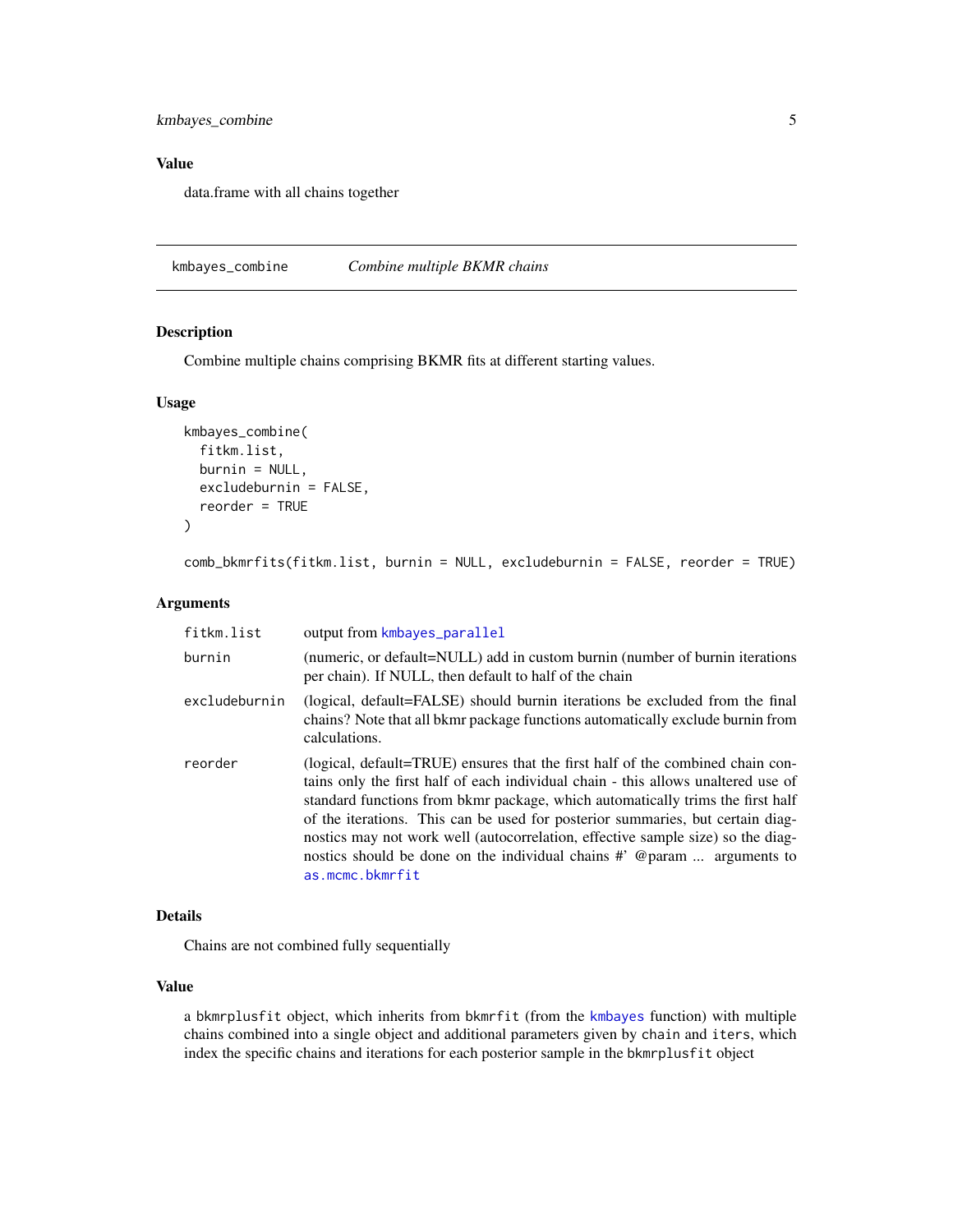#### Examples

```
# following example from https://jenfb.github.io/bkmr/overview.html
set.seed(111)
library(bkmr)
dat \leq bkmr::SimData(n = 50, M = 4)
y \le - dat$y
Z <- dat$Z
X \leftarrow \text{dat$X}set.seed(111)
future::plan(strategy = future::multisession, workers=2)
# run 4 parallel Markov chains (low iterations used for illustration)
fitkm.list <- kmbayes_parallel(nchains=2, y = y, Z = Z, X = X, iter = 500,
  verbose = FALSE, varsel = TRUE)# use bkmr defaults for burnin, but keep them
bigkm = kmbayes_combine(fitkm.list, excludeburnin=FALSE)
ests = ExtractEsts(bigkm) # defaults to keeping second half of samples
ExtractPIPs(bigkm)
pred.resp.univar <- PredictorResponseUnivar(fit = bigkm)
risks.overall <- OverallRiskSummaries(fit = bigkm, y = y, Z = Z, X = X,
  qs = seq(0.25, 0.75, by = 0.05), q.fixed = 0.5, method = "exact")# additional objects that are not in a standard bkmrfit object:
summary(bigkm$iters) # note that this reflects how fits are re-ordered to reflect burnin
table(bigkm$chain)
```
closeAllConnections()

kmbayes\_combine\_lowmem

*Combine multiple BKMR chains in lower memory settings*

#### Description

Combine multiple chains comprising BKMR fits at different starting values. This function writes some results to disk, rather than trying to process fully within memory which, in some cases, will result in avoiding "out of memory" errors that can happen with kmbayes\_combine.

#### Usage

```
kmbayes_combine_lowmem(
  fitkm.list,
 burnin = NULL,
 excludeburnin = FALSE,
  reorder = TRUE
)
```
<span id="page-5-0"></span>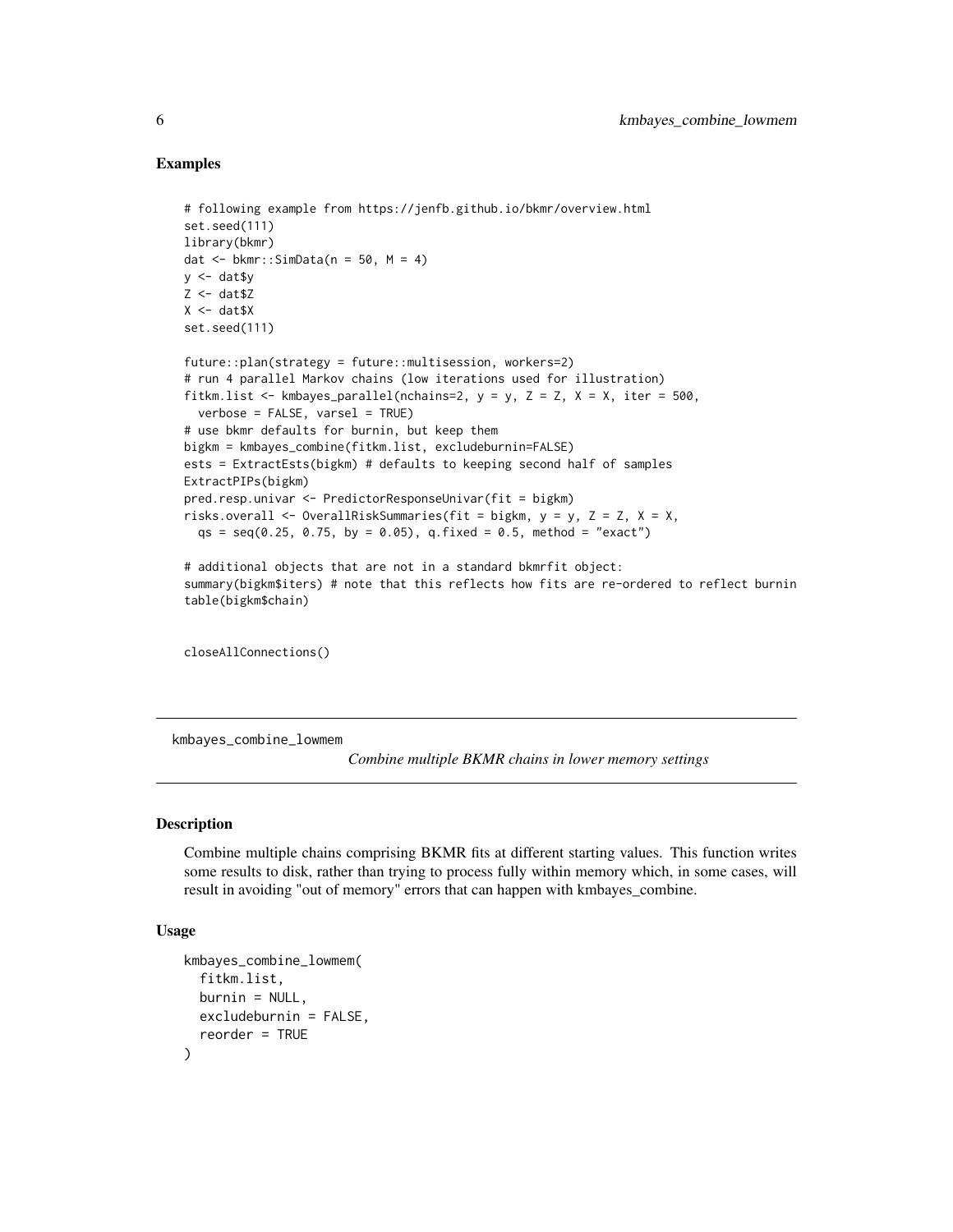```
comb_bkmrfits_lowmem(
  fitkm.list,
 burnin = NULL,
  excludeburnin = FALSE,
  reorder = TRUE
\lambda
```
#### Arguments

| fitkm.list    | output from kmbayes_parallel                                                                                                                                                                                                                                                                                                                                                                                                                                                                                              |
|---------------|---------------------------------------------------------------------------------------------------------------------------------------------------------------------------------------------------------------------------------------------------------------------------------------------------------------------------------------------------------------------------------------------------------------------------------------------------------------------------------------------------------------------------|
| burnin        | (numeric, or default=NULL) add in custom burnin (number of burnin iterations<br>per chain). If NULL, then default to half of the chain                                                                                                                                                                                                                                                                                                                                                                                    |
| excludeburnin | (logical, default=FALSE) should burnin iterations be excluded from the final<br>chains? Note that all bkmr package functions automatically exclude burnin from<br>calculations.                                                                                                                                                                                                                                                                                                                                           |
| reorder       | (logical, default=TRUE) ensures that the first half of the combined chain con-<br>tains only the first half of each individual chain - this allows unaltered use of<br>standard functions from b kmr package, which automatically trims the first half<br>of the iterations. This can be used for posterior summaries, but certain diag-<br>nostics may not work well (autocorrelation, effective sample size) so the diag-<br>nostics should be done on the individual chains # @ param  arguments to<br>as.mcmc.bkmrfit |

# Details

Chains are not combined fully sequentially (see "reorder")

#### Value

a bkmrplusfit object, which inherits from bkmrfit (from the [kmbayes](#page-0-0) function) with multiple chains combined into a single object and additional parameters given by chain and iters, which index the specific chains and iterations for each posterior sample in the bkmrplusfit object

```
# following example from https://jenfb.github.io/bkmr/overview.html
set.seed(111)
library(bkmr)
dat \leq bkmr::SimData(n = 50, M = 4)
y <- dat$y
Z \leftarrow \text{dat$Z}X < - dat$X
set.seed(111)
future::plan(strategy = future::multisession, workers=2)
# run 4 parallel Markov chains (low iterations used for illustration)
fitkm.list <- kmbayes_parallel(nchains=2, y = y, Z = Z, X = X, iter = 500,
  verbose = FALSE, varsel = TRUE)
```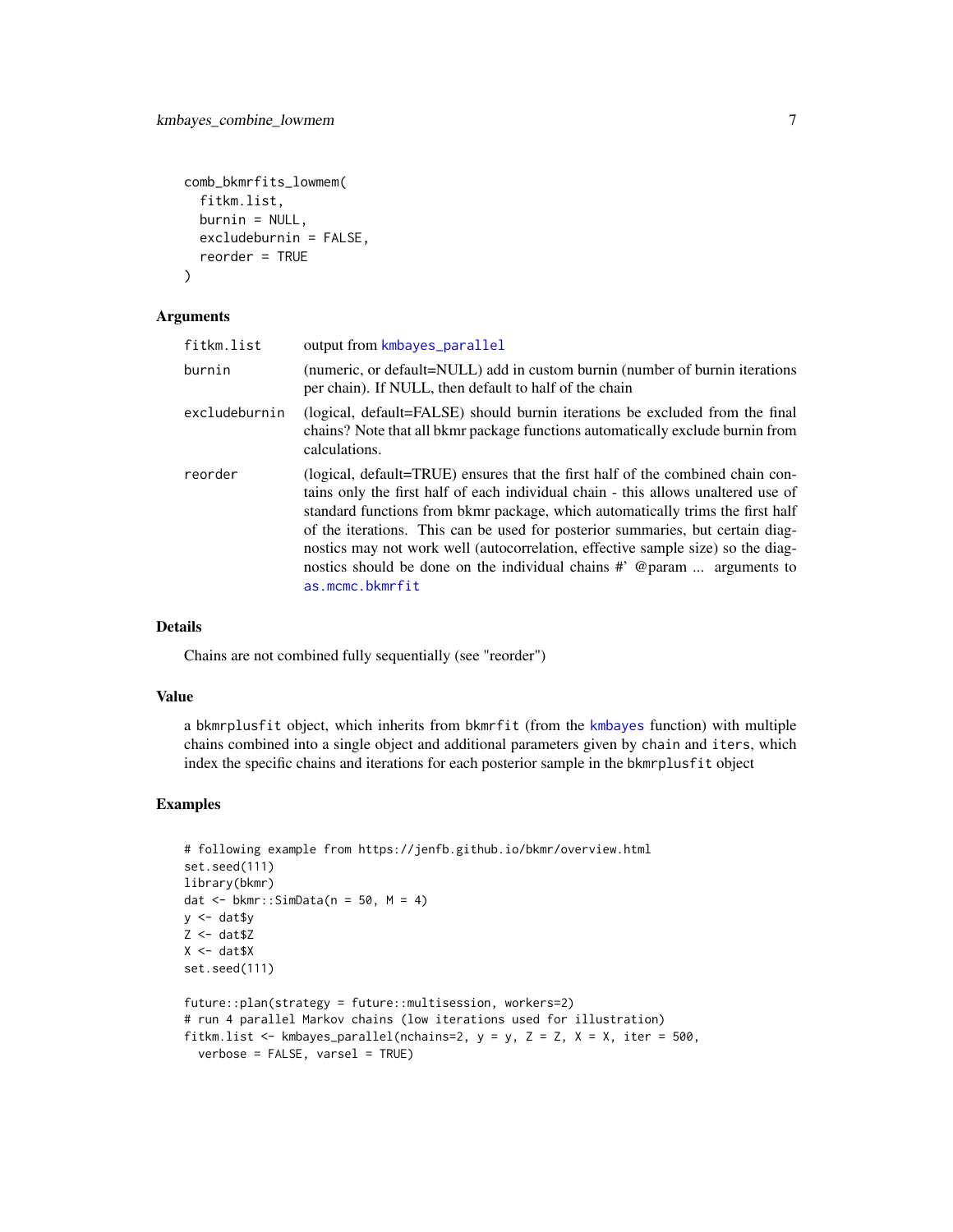```
# use bkmr defaults for burnin, but keep them
bigkm = kmbayes_combine_lowmem(fitkm.list, excludeburnin=FALSE)
ests = ExtractEsts(bigkm) # defaults to keeping second half of samples
ExtractPIPs(bigkm)
pred.resp.univar <- PredictorResponseUnivar(fit = bigkm)
risks.overall <- OverallRiskSummaries(fit = bigkm, y = y, Z = Z, X = X,
  qs = seq(0.25, 0.75, by = 0.05), q.fixed = 0.5, method = "exact")# additional objects that are not in a standard bkmrfit object:
summary(bigkm$iters) # note that this reflects how fits are re-ordered to reflect burnin
table(bigkm$chain)
```
closeAllConnections()

<span id="page-7-1"></span>kmbayes\_continue *Continue sampling from existing bkmr fit*

#### Description

Use this when you've used MCMC sampling with the [kmbayes](#page-0-0) function, but you did not take enough samples and do not want to start over.

#### Usage

kmbayes\_continue(fit, ...)

#### **Arguments**

| fit      | output from kmbayes           |
|----------|-------------------------------|
| $\cdots$ | arguments to kmbayes_continue |

## Details

Note this does not fully start from the prior values of the MCMC chains. The [kmbayes](#page-0-0) function does not allow full specification of the kernel function parameters, so this will restart the chain at the last values of all fixed effect parameters, and start the kernel r parmeters at the arithmetic mean of all r parameters from the last step in the previous chain.

#### Value

a bkmrfit.continued object, which inherits from bkmrfit objects similar to [kmbayes](#page-0-0) output, and which can be used to make inference using functions from the bkmr package.

#### See Also

[kmbayes\\_parallel](#page-9-1)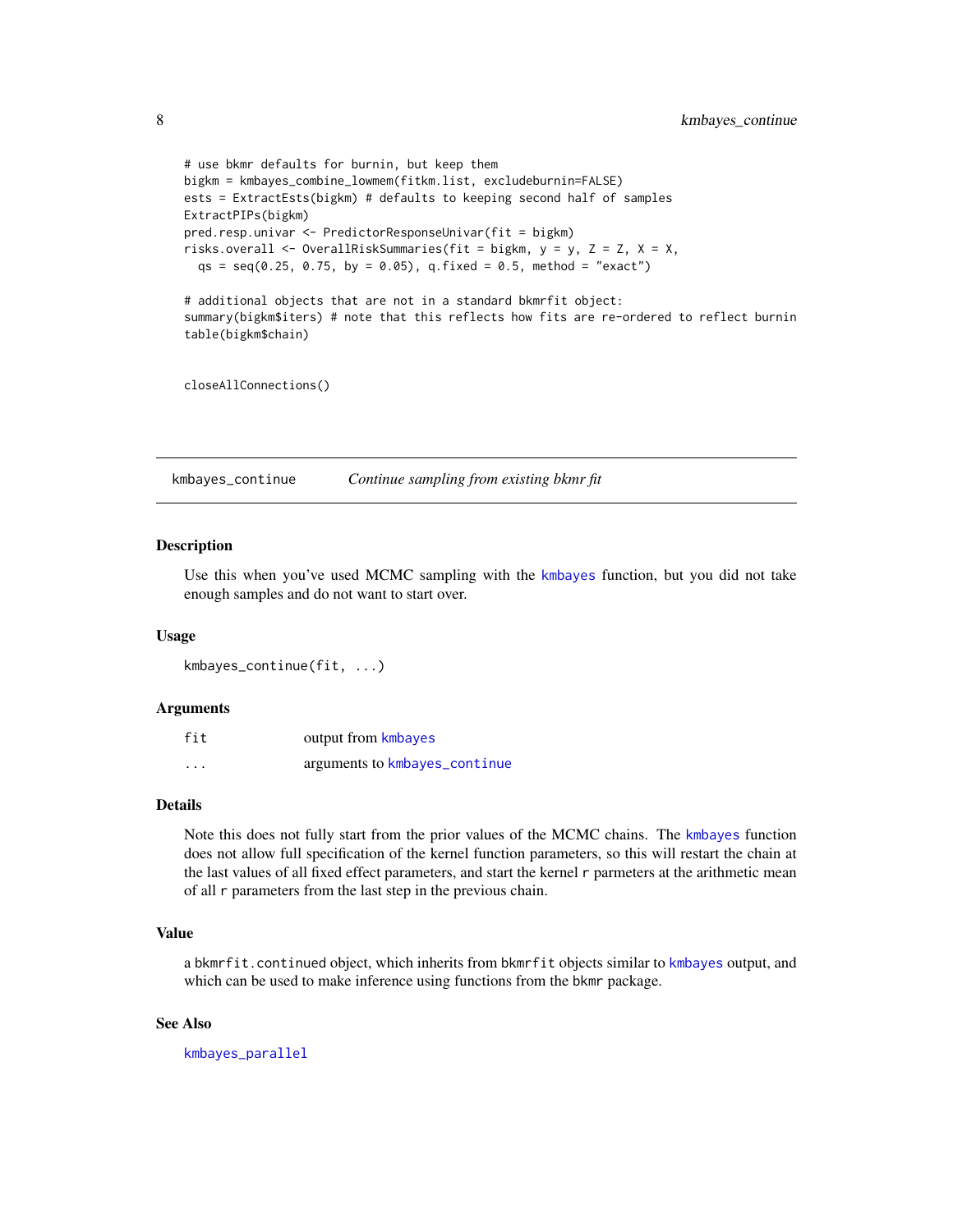# <span id="page-8-0"></span>kmbayes\_diagnose 9

#### Examples

```
set.seed(111)
dat \le bkmr::SimData(n = 50, M = 4)
y \le - dat$y
Z \leftarrow \text{dat$Z}X \leftarrow \text{dat$X}## Not run:
fitty1 = bkmr::kmbayes(y=y,Z=Z,X=X, est.h=TRUE, iter=100)
# do some diagnostics here to see if 100 iterations (default) is enough
# add 100 additional iterations (for illustration - still will not be enough)
fitty2 = kmbayes_continue(fitty1, iter=100)
cobj = as.mcmc(fitty2)varnames(cobj)
```
## End(Not run)

kmbayes\_diagnose *MCMC diagnostics using rstan*

### Description

Give MCMC diagnostistics from the rstan package using the [Rhat](#page-0-0), [ess\\_bulk](#page-0-0), and [ess\\_tail](#page-0-0) functions. Note that r-hat is only reported for bkmrfit.list objects from [kmbayes\\_parallel](#page-9-1)

#### Usage

```
kmbayes_diagnose(kmobj, ...)
```

```
kmbayes_diag(kmobj, ...)
```
# Arguments

| kmobi | Either an object from kmbayes or from kmbayes_parallel |
|-------|--------------------------------------------------------|
| .     | arguments to monitor                                   |

```
set.seed(111)
dat \le bkmr::SimData(n = 50, M = 4)
y \le - dat$y
Z <- dat$Z
X < - dat$X
set.seed(111)
future::plan(strategy = future::multisession)
```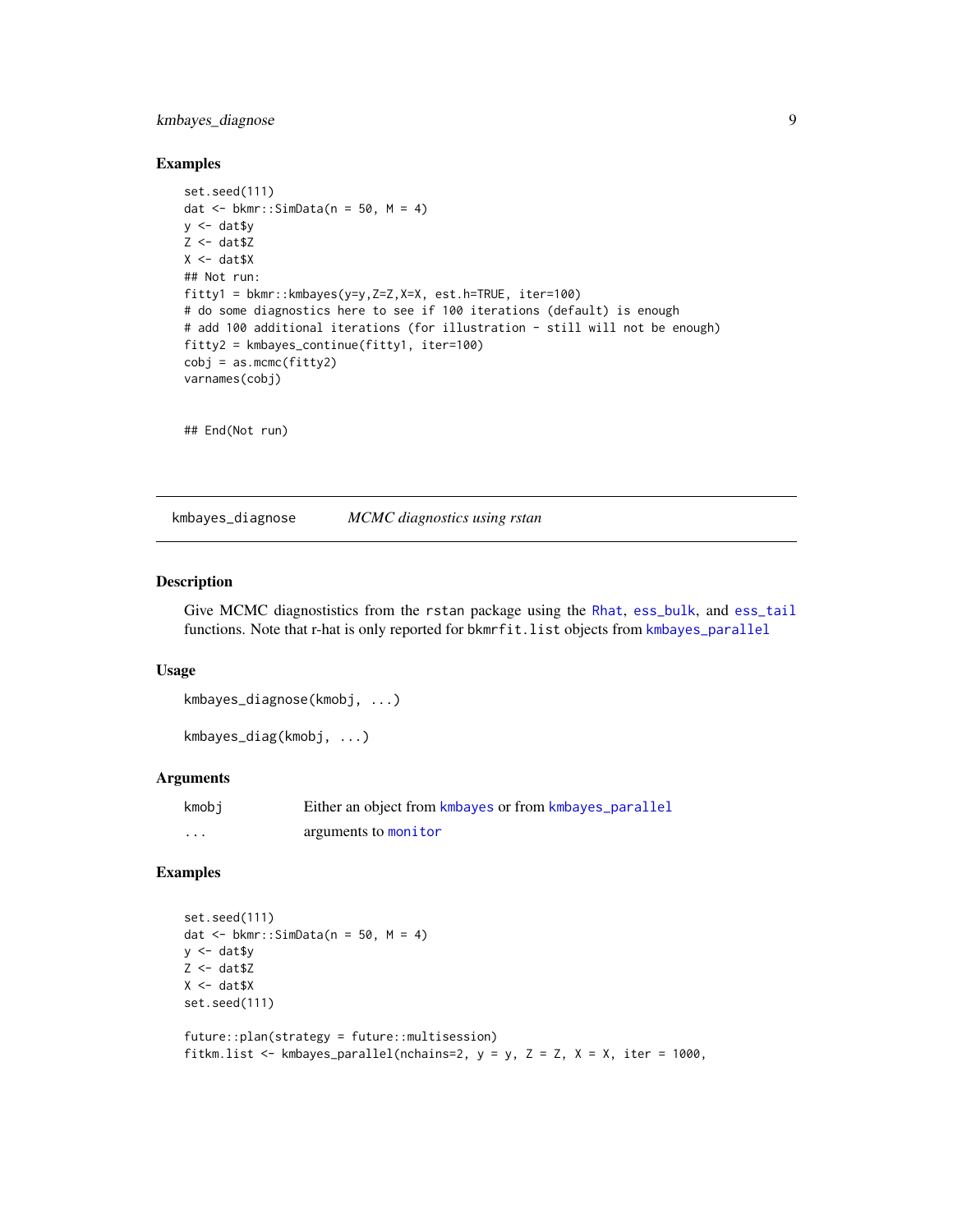```
verbose = FALSE, varsel = TRUE)
kmbayes_diag(fitkm.list)
kmbayes_diag(fitkm.list[[1]]) # just the first chain
closeAllConnections()
```
<span id="page-9-1"></span>kmbayes\_parallel *Run multiple BKMR chains in parallel*

#### Description

Fit parallel chains from the [kmbayes](#page-0-0) function. These chains leverage parallel processing from the future package, which can speed fitting and enable diagnostics that rely on multiple Markov chains from dispersed initial values.

#### Usage

```
kmbayes_parallel(nchains = 4, ...)
```
#### Arguments

| nchains  | number of parallel chains |
|----------|---------------------------|
| $\cdots$ | arguments to kmbayes      |

#### Value

a "bkmrfit.list" object, which is just an R list object in which each entry is a "bkmrfit" object [kmbayes](#page-0-0)

```
set.seed(111)
dat \leq bkmr::SimData(n = 50, M = 4)
y <- dat$y
Z <- dat$Z
X \leftarrow \text{dat$X}set.seed(111)
future::plan(strategy = future::multisession, workers=2)
# only 50 iterations fit to save installation time
fitkm.list <- kmbayes_parallel(nchains=2, y = y, Z = Z, X = X, iter = 50,
  verbose = FALSE, varsel = TRUE)
closeAllConnections()
```
<span id="page-9-0"></span>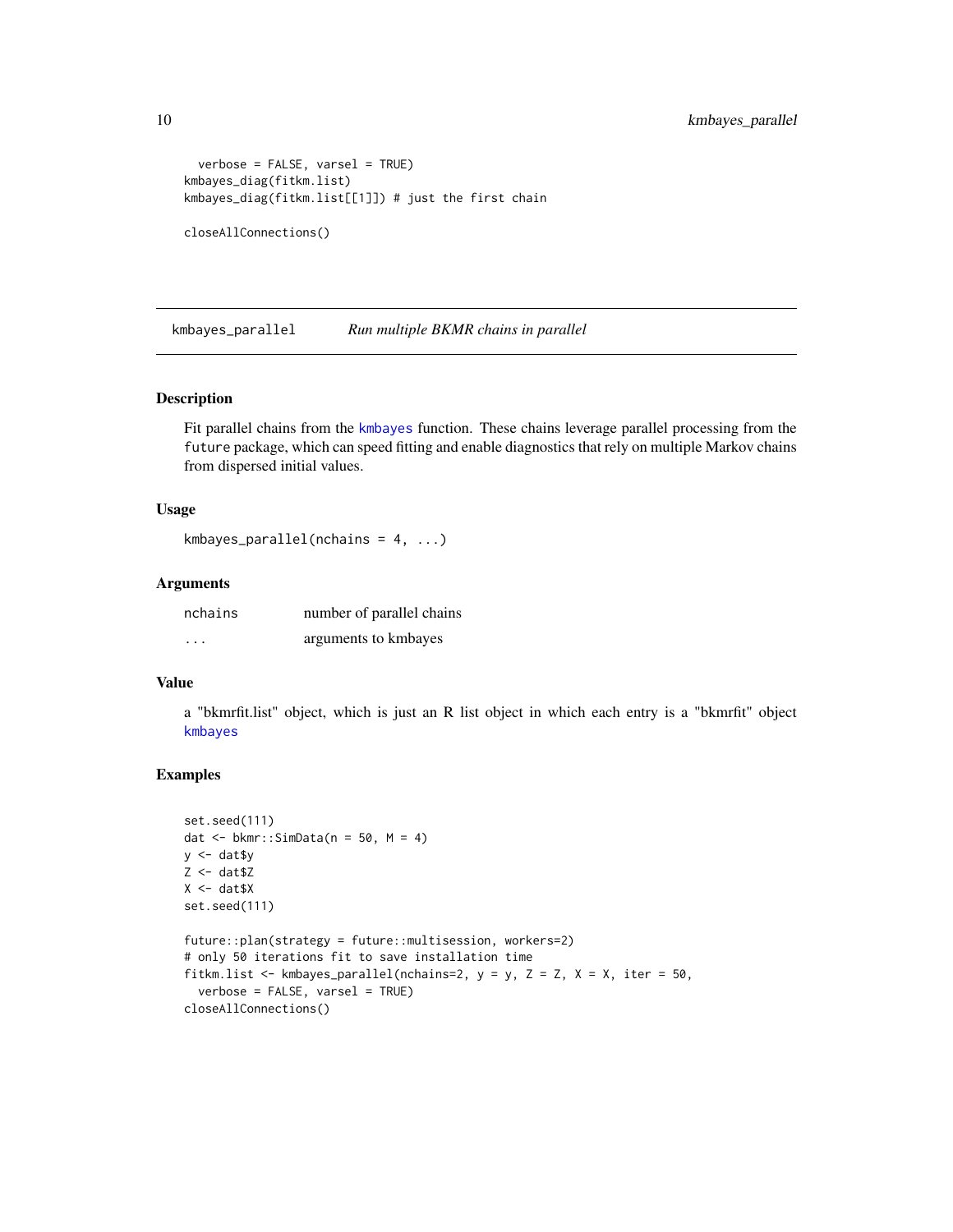<span id="page-10-0"></span>kmbayes\_parallel\_continue

*Continue sampling from existing bkmr\_parallel fit*

#### Description

Use this when you've used MCMC sampling with the [kmbayes\\_parallel](#page-9-1) function, but you did not take enough samples and do not want to start over.

#### Usage

```
kmbayes_parallel_continue(fitkm.list, ...)
```
## Arguments

| fitkm.list | output from kmbayes_parallel  |
|------------|-------------------------------|
| $\cdots$   | arguments to kmbayes_continue |

#### Value

a bkmrfit.list object, which is just a list of bkmrfit objects similar to [kmbayes\\_parallel](#page-9-1)

#### See Also

[kmbayes\\_parallel](#page-9-1)

```
set.seed(111)
dat \leq bkmr::SimData(n = 50, M = 4)
y \le - dat$y
Z <- dat$Z
X \leq - dat$X
## Not run:
future::plan(strategy = future::multisession, workers=2)
fitty1p = kmbayes_parallel(nchains=2, y=y,Z=Z,X=X)
fitty2p = kmbayes_parallel_continue(fitty1p, iter=3000)
cobj = as.mcmc.list(fitty2p)
plot(cobj)
## End(Not run)
```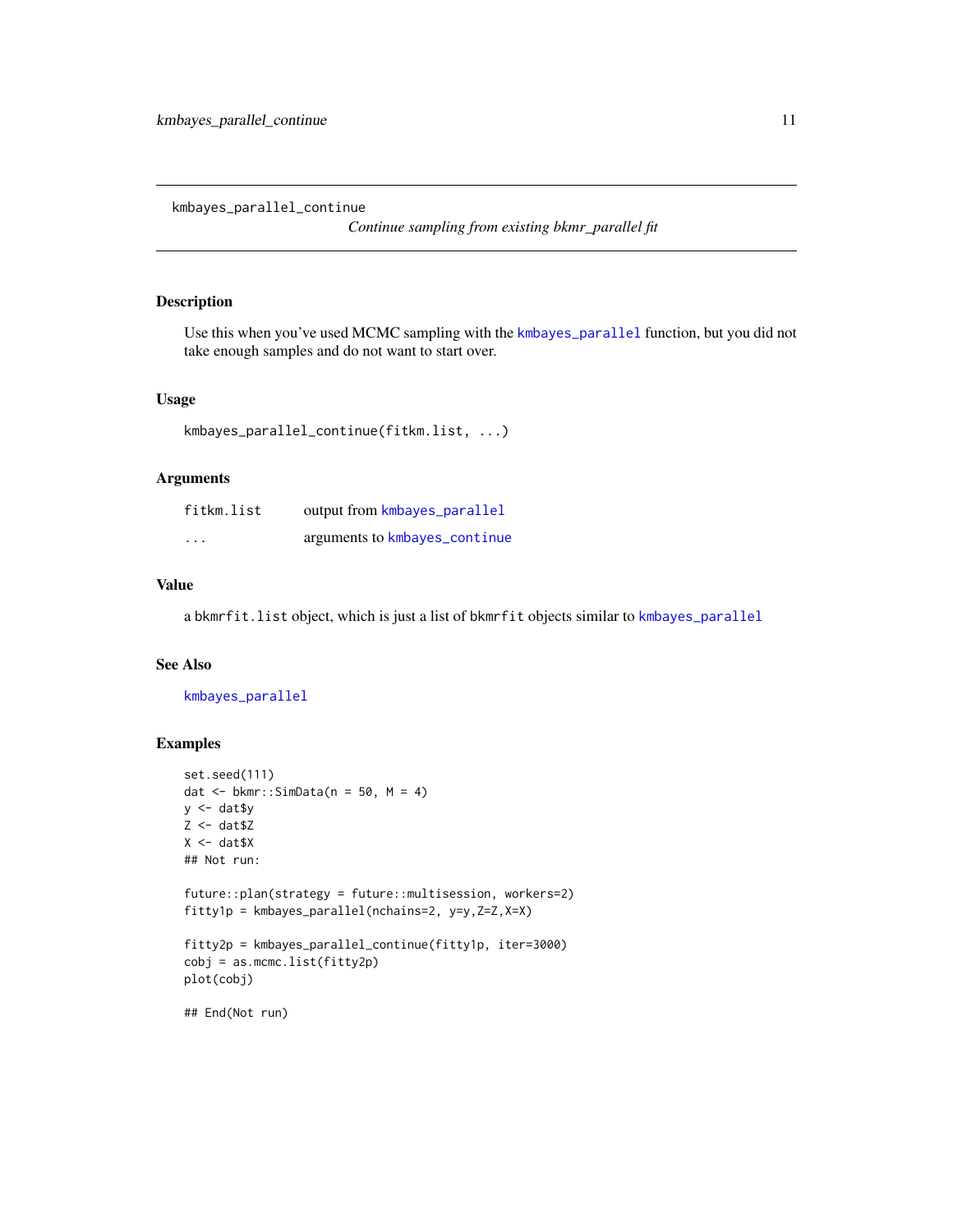<span id="page-11-0"></span>OverallRiskSummaries\_parallel

*Overall summary by chain*

## Description

Overall summary by chain

#### Usage

OverallRiskSummaries\_parallel(x, ...)

#### Arguments

| $\boldsymbol{\mathsf{x}}$ | bkmrfit.list object from kmbayes_parallel |
|---------------------------|-------------------------------------------|
| $\cdots$                  | arguments to OverallRiskSummaries         |

#### Value

data.frame with all chains together

predict.bkmrfit *Posterior mean/sd predictions*

# Description

Provides observation level predictions based on the posterior mean, or, alternatively, yields the posterior standard deviations of predictions for an observation. This function is useful for interfacing with ensemble machine learning packages such as SuperLearner, which utilize only point estimates.

# Usage

```
## S3 method for class 'bkmrfit'
predict(object, ptype = c("mean", "sd.fit"), ...)
```
#### Arguments

| object    | fitted object of class inheriting from "bkmrfit".                                                                                                                                                  |
|-----------|----------------------------------------------------------------------------------------------------------------------------------------------------------------------------------------------------|
| ptype     | "mean" or "sd.fit", where "mean" yields posterior mean prediction for every<br>observation in the data, and "sd.fit" yields the posterior standard deviation for<br>every observation in the data. |
| $\ddotsc$ | arguments to SamplePred                                                                                                                                                                            |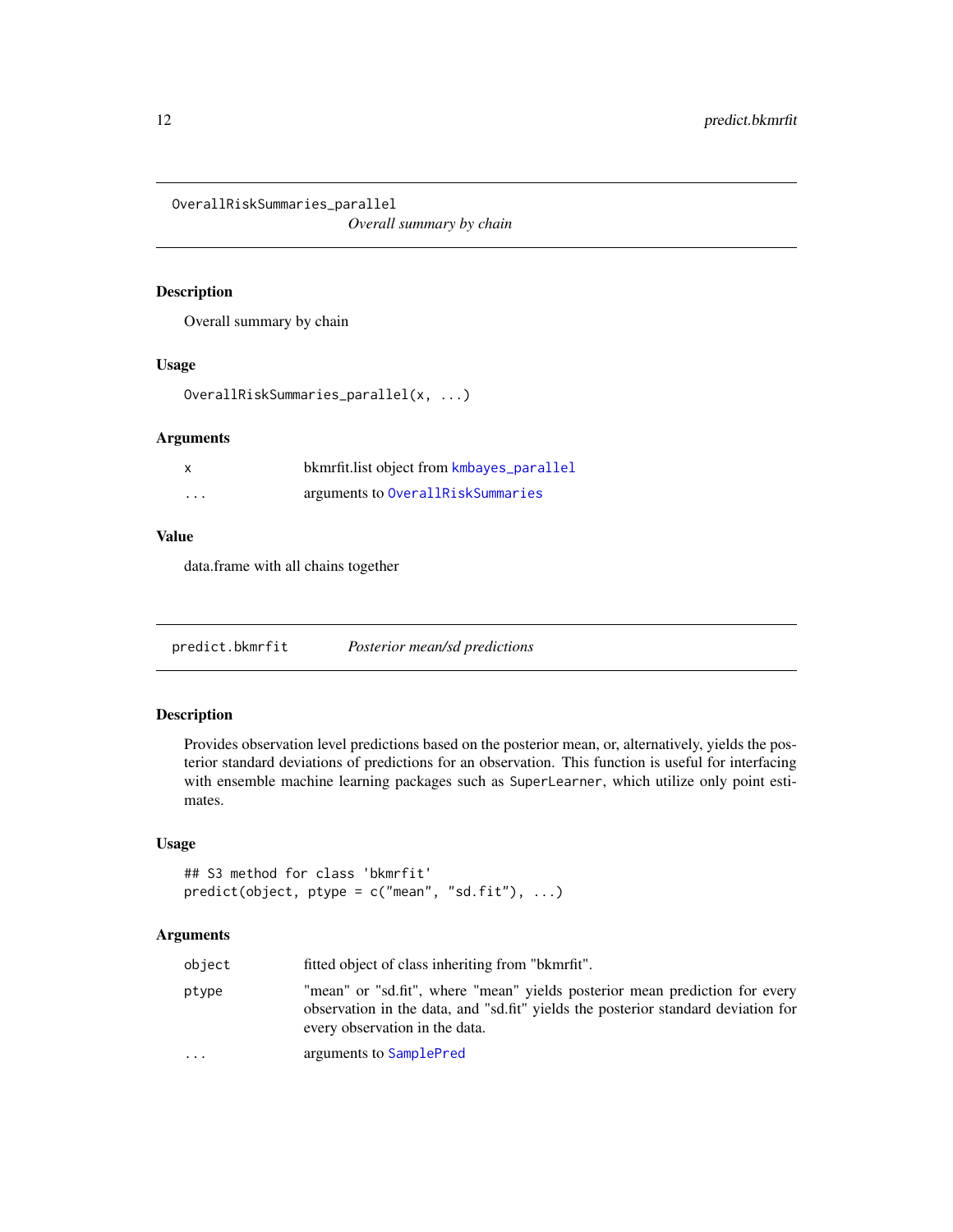# <span id="page-12-0"></span>Value

vector of predictions the same length as the outcome in the bkmrfit object

# Examples

# following example from https://jenfb.github.io/bkmr/overview.html

```
library(bkmr)
set.seed(111)
dat <- bkmr::SimData(n = 50, M = 4)
y <- dat$y
Z <- dat$Z
X < - dat$X
set.seed(111)
fitkm <- kmbayes(y = y, Z = Z, X = X, iter = 200, verbose = FALSE,
  varsel = TRUE)
postmean = predict(fitkm)
postmean2 = predict(fitkm, Znew=Z/2)
# mean difference in posterior means
mean(postmean-postmean2)
```
PredictorResponseBivar\_parallel *Bivariate predictor response by chain*

# Description

Bivariate predictor response by chain

#### Usage

```
PredictorResponseBivar_parallel(x, ...)
```
#### Arguments

| $\boldsymbol{\mathsf{x}}$ | bkmrfit.list object from kmbayes_parallel |
|---------------------------|-------------------------------------------|
| $\cdots$                  | arguments to PredictorResponseBivar       |

#### Value

data.frame with all chains together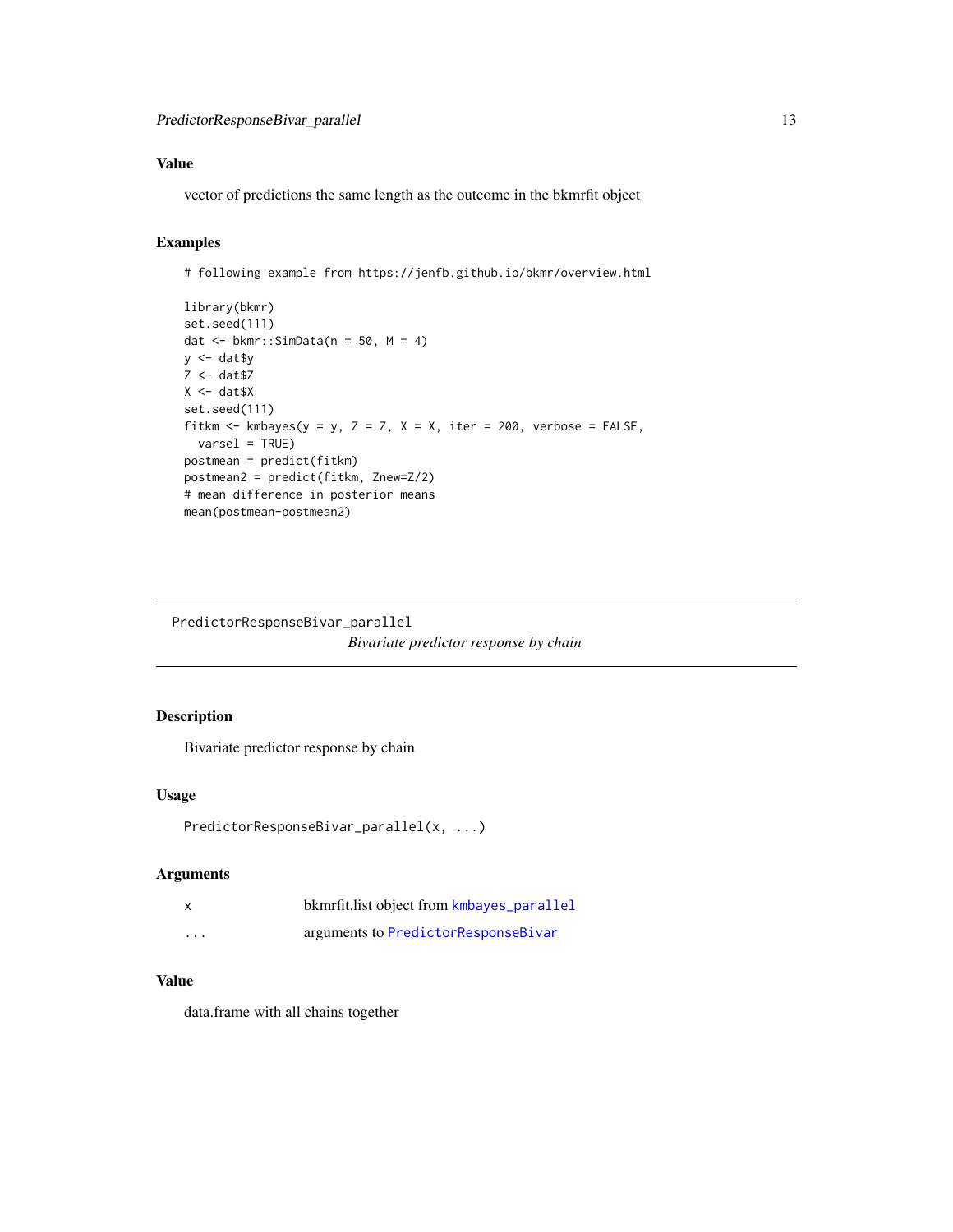<span id="page-13-0"></span>PredictorResponseUnivar\_parallel

*Univariate predictor response summary by chain*

# Description

Univariate predictor response summary by chain

#### Usage

PredictorResponseUnivar\_parallel(x, ...)

# Arguments

| $\mathsf{x}$ | bkmrfit.list object from kmbayes_parallel |
|--------------|-------------------------------------------|
| $\cdots$     | arguments to PredictorResponseUnivar      |

# Value

data.frame with all chains together

SamplePred\_parallel *Posterior samples of E(Y|h(Z),X,beta) by chain*

# Description

Posterior samples of  $E(Y|h(Z),X,beta)$  by chain

# Usage

```
SamplePred_parallel(x, ...)
```
#### Arguments

|          | bkmrfit.list object from kmbayes_parallel |
|----------|-------------------------------------------|
| $\cdots$ | arguments to SamplePred                   |

# Value

data.frame with all chains together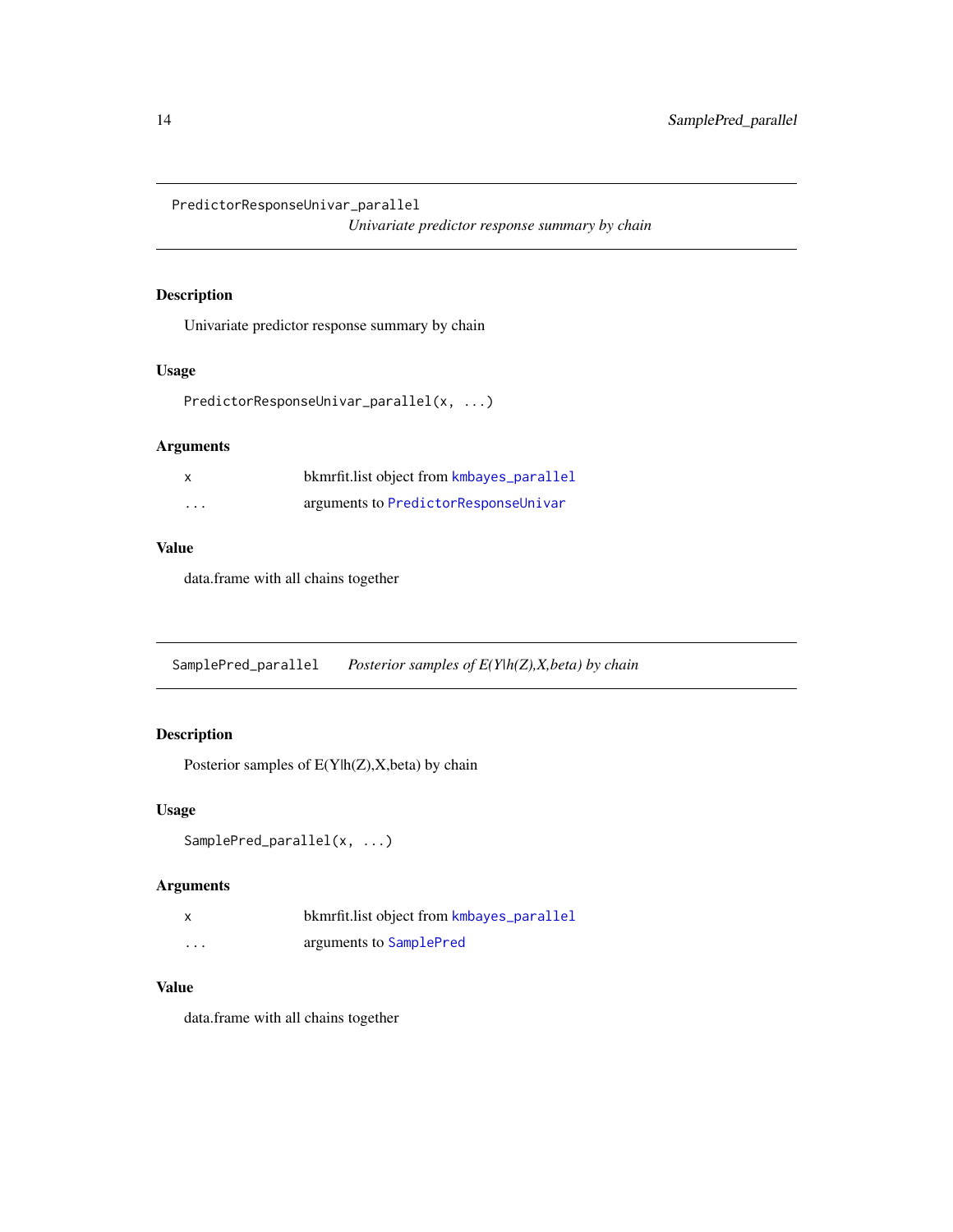<span id="page-14-0"></span>SingVarRiskSummaries\_parallel *Single variable summary by chain*

# Description

Single variable summary by chain

# Usage

SingVarRiskSummaries\_parallel(x, ...)

# Arguments

| x        | bkmrfit.list object from kmbayes_parallel |
|----------|-------------------------------------------|
| $\cdots$ | arguments to SingVarRiskSummaries         |

# Value

data.frame with all chains together